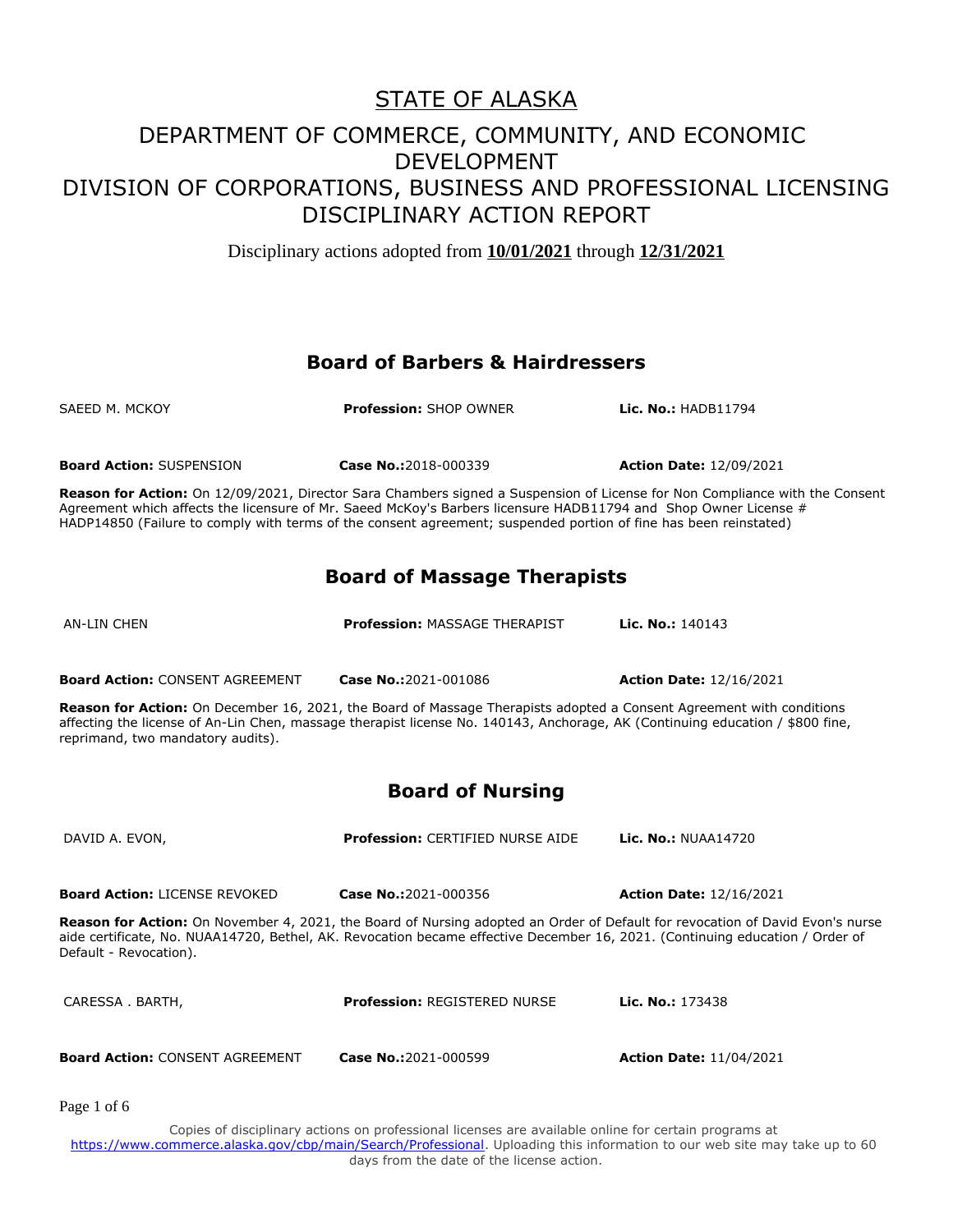### STATE OF ALASKA

## DEPARTMENT OF COMMERCE, COMMUNITY, AND ECONOMIC DEVELOPMENT DIVISION OF CORPORATIONS, BUSINESS AND PROFESSIONAL LICENSING DISCIPLINARY ACTION REPORT

Disciplinary actions adopted from **10/01/2021** through **12/31/2021**

**Reason for Action:** On November 4, 2021, the Board of Nursing adopted a Consent Agreement with conditions affecting the license of Caressa Barth, lic. no. 173438, Lahaina, HI. (Falsified application / Reprimand, Probation - 5 years)

WHITNEY P. PETTINGILL, **Profession:** REGISTERED NURSE **Lic. No.:** 176193 **Board Action:** CONSENT AGREEMENT **Case No.:**2021-000568 **Action Date:** 11/04/2021 **Reason for Action:** On November 4, 2021, the Board of Nursing adopted a Consent Agreement with conditions affecting the license of Whitney P. Pettingill, lic. no. 176193, Palmer, AK. (Unlicensed practice or activity / Reprimand, Fine - \$25,000 w/\$15,000 suspended) KRISTEL COOMES **Profession:** REGISTERED NURSE **Lic. No.:** NURR38975 **Board Action:** CONSENT AGREEMENT **Case No.:**2021-000301 **Action Date:** 11/04/2021 **Reason for Action:** On November 4, 2021, the Board of Nursing adopted a Consent Agreement with conditions affecting the license of Kristel L. Coomes, lic. no. NURR38975, Anchorage, AK. (Unlicensed practice or activity / Reprimand, Fine - \$3,000 w/\$1,500 suspended) PAMELA FAULKNER **Profession:** REGISTERED NURSE **Lic. No.:** 147029 **Board Action:** LICENSE SURRENDER **Case No.:**2021-000435 **Action Date:** 11/04/2021 **Reason for Action:** On November 4, 2021, the Board of Nursing adopted a Surrender of License with conditions affecting the license of Pamela G. Faulkner, lic. no. 147029, Greensboro, NC. (Criminal action - conviction / Surrender of License) JILL ROBINSON **Profession:** REGISTERED NURSE **Lic. No.:** NURR24998 **Board Action:** LICENSE SURRENDER **Case No.:**2020-000166 **Action Date:** 11/04/2021 **Reason for Action:** On November 4, 2021, the Board of Nursing adopted a Surrender of License with conditions affecting the license of Jill Robinson, lic. no. NURR24998, Auke Bay, AK. (Unprofessional conduct / Surrender of License) CARISSA SILVA **Profession:** REGISTERED NURSE **Lic. No.:** NUR R 33679

Page 2 of 6

Copies of disciplinary actions on professional licenses are available online for certain programs at https://www.commerce.alaska.gov/cbp/main/Search/Professional</u>. Uploading this information to our web site may take up to 60 days from the date of the license action.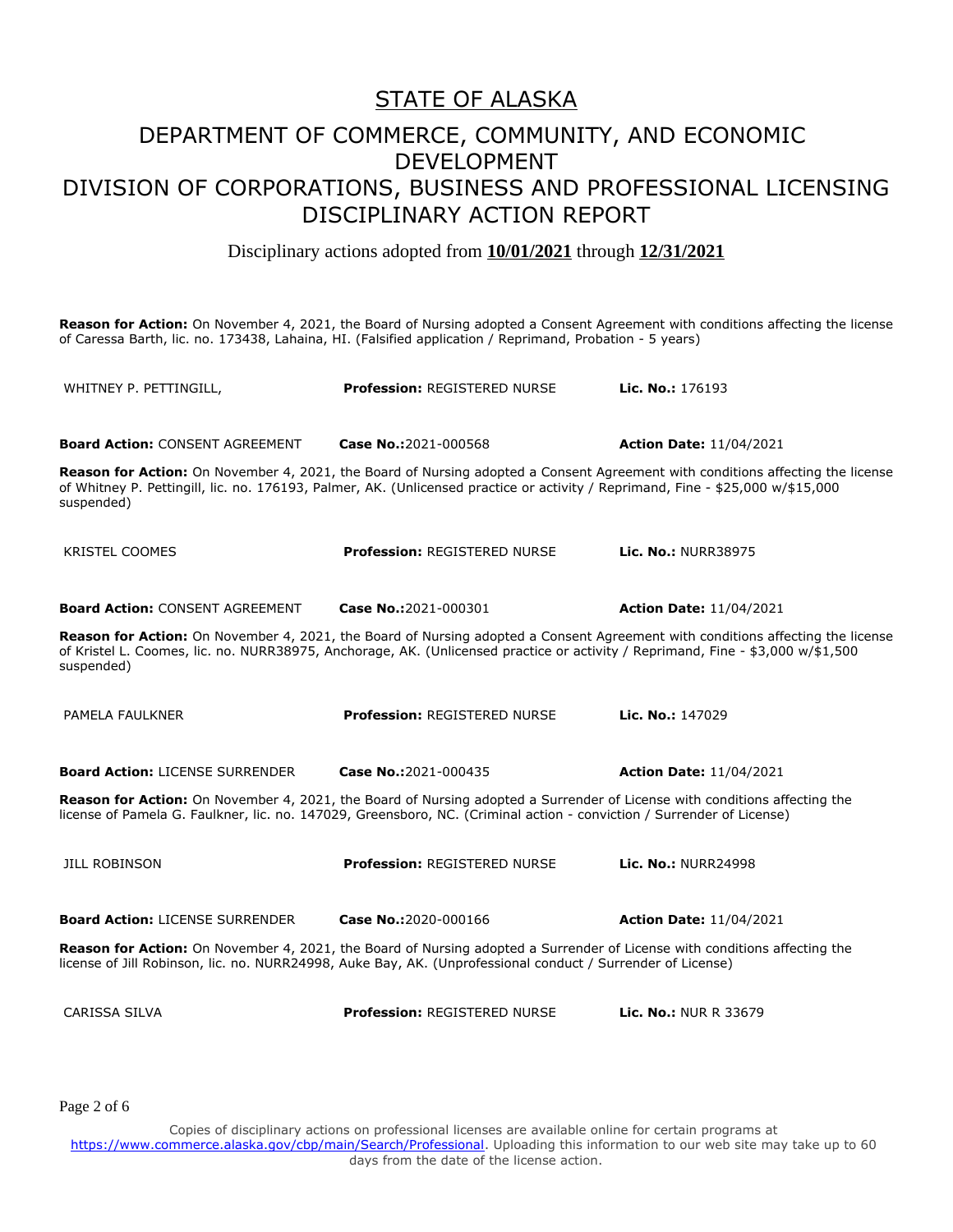### STATE OF ALASKA

## DEPARTMENT OF COMMERCE, COMMUNITY, AND ECONOMIC DEVELOPMENT DIVISION OF CORPORATIONS, BUSINESS AND PROFESSIONAL LICENSING DISCIPLINARY ACTION REPORT

Disciplinary actions adopted from **10/01/2021** through **12/31/2021**

**Board Action:** LICENSE SURRENDER **Case No.:**2020-000813 **Action Date:** 11/04/2021

**Reason for Action:** On November 4, 2021, the Board of Nursing adopted a Surrender of License with conditions affecting the license of Carissa L. Silva, lic. no. NURR33679, Anchorage, AK. (Substance abuse / Surrender of License)

#### **Board of Professional Counselors**

DR. DAVID H. BROCK, **Profession:** PROFESSIONAL COUNSELOR **Lic. No.:** PCOP62

**Board Action:** CONSENT AGREEMENT **Case No.:**2020-000757 **Action Date:** 12/03/2021

**Reason for Action:** On December 3, 2021, the Board of Professional Counselors adopted a Consent Agreement affecting the license of David Brock, lic. no. PCOP62, Anchorage, AK. (Unprofessional conduct / Education - 12 hours, Reprimand, Probation - 1 year)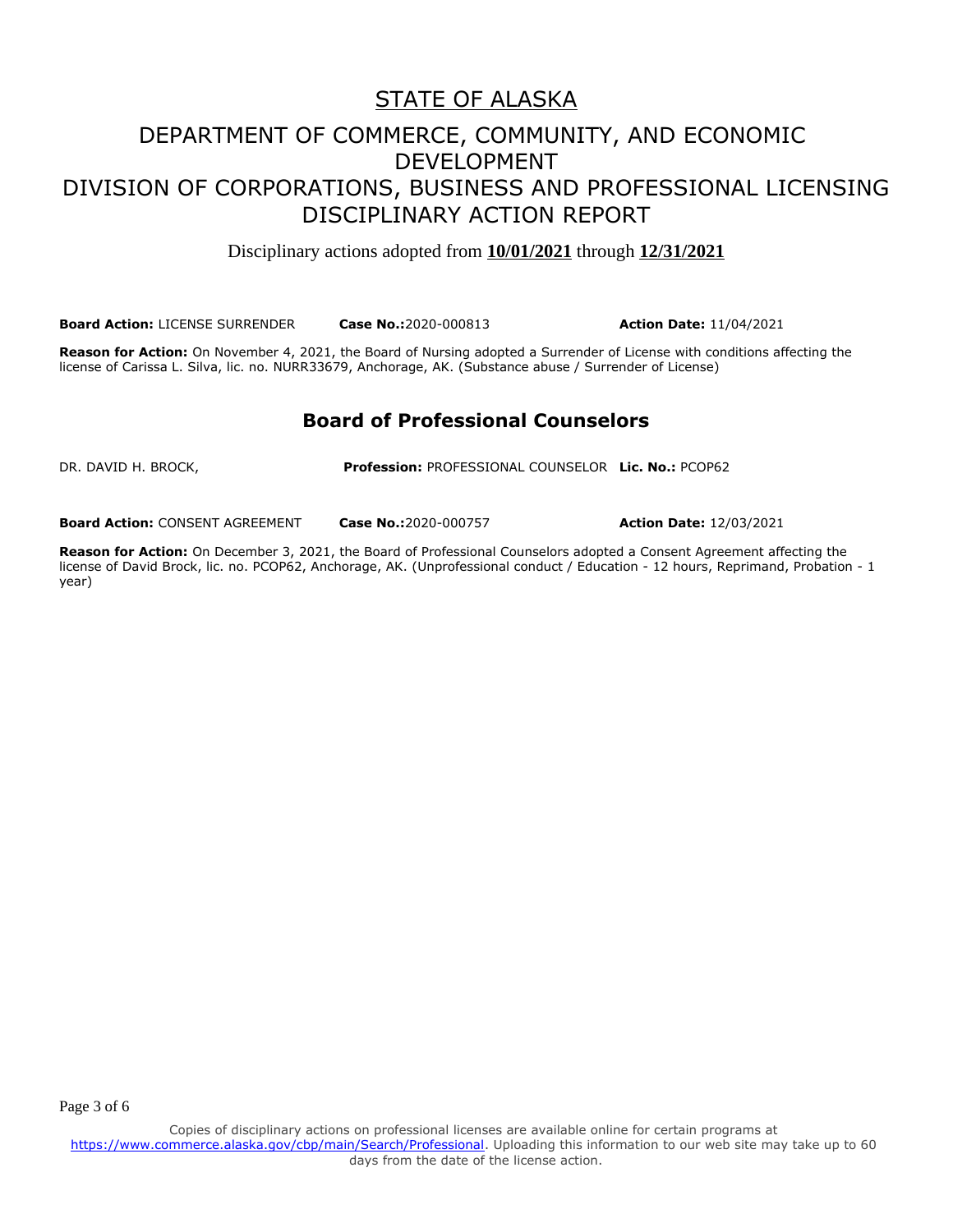Disciplinary actions adopted from **10/01/2021** through **12/31/2021**

#### **Board of Public Accountancy**

| KURT E. MARTENS,                                                                                                                                                                                                                                                                        | <b>Profession: CERTIFIED PUBLIC</b><br><b>ACCOUNTANT</b> | Lic. No.: CPAI1373             |  |  |
|-----------------------------------------------------------------------------------------------------------------------------------------------------------------------------------------------------------------------------------------------------------------------------------------|----------------------------------------------------------|--------------------------------|--|--|
| <b>Board Action: IMPOSITION OF CIVIL FINE Case No.:2021-000198</b>                                                                                                                                                                                                                      |                                                          | <b>Action Date: 11/08/2021</b> |  |  |
| Reason for Action: On November 8, 2021, the Alaska State Board of Public Accountancy (Board) adopted an Imposition of Civil<br>Fine with conditions affecting the license of Kurt E. Martens, lic. no. CPAI1373, Anchorage, AK. (Unlicensed practice or activity / Fine<br>$-$ \$250)   |                                                          |                                |  |  |
| JEFFREY S. LEONARD,                                                                                                                                                                                                                                                                     | <b>Profession: CERTIFIED PUBLIC</b><br><b>ACCOUNTANT</b> | <b>Lic. No.: CPAI1818</b>      |  |  |
| <b>Board Action: IMPOSITION OF CIVIL FINE Case No.:2021-000197</b>                                                                                                                                                                                                                      |                                                          | <b>Action Date: 11/08/2021</b> |  |  |
| Reason for Action: On November 8, 2021, the Alaska State Board of Public Accountancy (Board) adopted an Imposition of Civil<br>Fine with conditions affecting the license of Jeffrey S. Leonard, lic. no. CPAI1818, Anchorage, AK. (Unlicensed practice or activity /<br>Fine - $$250)$ |                                                          |                                |  |  |
| <b>THOMAS MORSE</b>                                                                                                                                                                                                                                                                     | <b>Profession: CERTIFIED PUBLIC</b><br><b>ACCOUNTANT</b> | Lic. No.: CPAI2445             |  |  |

**Reason for Action:** On August 26, 2021, the Board of Public Accountancy adopted an Order of Default for revocation of license of Thomas Morse, No. CPAI2445. Respondent had 15 days from service (September 1, 2021) to request reconsideration but no request was received. Revocation became effective on October 1, 2021 (Continuing education / Order of Default).

**Board Action:** LICENSE REVOKED **Case No.:**2020-001134 **Action Date:** 10/01/2021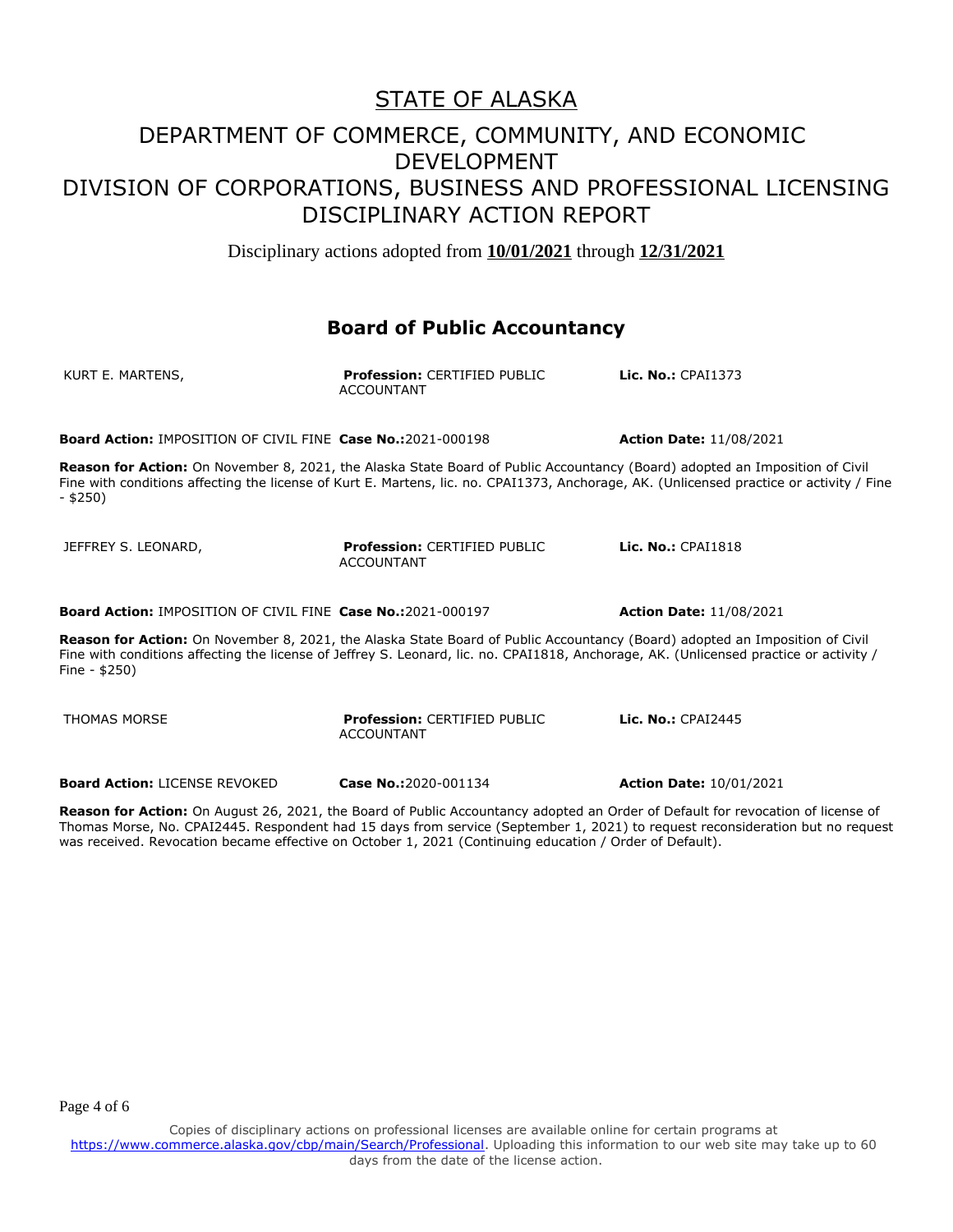Disciplinary actions adopted from **10/01/2021** through **12/31/2021**

#### **Board of Social Work Examiners**

| <b>HOLLY COCKERILLE</b>                 | <b>Profession: BAC SOCIAL WORKER</b>                                                                                                                                                                                                                           | <b>Lic. No.: CSWB894</b>                                                                                                             |
|-----------------------------------------|----------------------------------------------------------------------------------------------------------------------------------------------------------------------------------------------------------------------------------------------------------------|--------------------------------------------------------------------------------------------------------------------------------------|
| <b>Board Action: CONSENT AGREEMENT</b>  | Case No.:2021-000583                                                                                                                                                                                                                                           | <b>Action Date: 12/20/2021</b>                                                                                                       |
| fine, reprimand, two mandatory audits). | Reason for Action: On December 20, 2021, the Board of Social Work Examiners adopted a Consent Agreement with conditions                                                                                                                                        | affecting the license of Holly Cockerille, baccalaureate social worker license No. CSWB894, Juneau, AK (Continuing education / \$500 |
| KATHERINE ENSIGN                        | Profession: CLINICAL SOCIAL WORKER                                                                                                                                                                                                                             | Lic. No.: 120334                                                                                                                     |
| <b>Board Action: CONSENT AGREEMENT</b>  | Case No.:2021-000584                                                                                                                                                                                                                                           | <b>Action Date: 12/20/2021</b>                                                                                                       |
| fine, reprimand, two mandatory audits). | Reason for Action: On December 20, 2021, the Board of Social Work Examiners adopted a Consent Agreement with conditions<br>affecting the license of Katherine Ensign, clinical social worker license No. 120334, Eagle River, AK (Continuing education / \$625 |                                                                                                                                      |
| <b>DONNA BACON</b>                      | <b>Profession: CLINICAL SOCIAL WORKER</b>                                                                                                                                                                                                                      | <b>Lic. No.: CSWS387</b>                                                                                                             |
| <b>Board Action: CONSENT AGREEMENT</b>  | Case No.:2021-000580                                                                                                                                                                                                                                           | <b>Action Date: 12/20/2021</b>                                                                                                       |
| reprimand, two mandatory audits).       | Reason for Action: On December 20, 2021, the Board of Social Work Examiners adopted a Consent Agreement with conditions<br>affecting the license of Donna Bacon, clinical social worker license No. CSWS37, Anchorage, AK (Continuing education / \$400 fine,  |                                                                                                                                      |
| <b>JOHN BRUELS</b>                      | <b>Profession: CLINICAL SOCIAL WORKER</b>                                                                                                                                                                                                                      | Lic. No.: 148945                                                                                                                     |
| <b>Board Action: CONSENT AGREEMENT</b>  | Case No.:2021-000582                                                                                                                                                                                                                                           | <b>Action Date: 12/20/2021</b>                                                                                                       |

**Reason for Action:** On December 20, 2021, the Board of Social Work Examiners adopted a Consent Agreement with conditions affecting the license of John Bruels, clinical social worker license No. 148945, Bellevue, WA (Continuing education / \$600 fine, reprimand, two mandatory audits).

Page 5 of 6

Copies of disciplinary actions on professional licenses are available online for certain programs at https://www.commerce.alaska.gov/cbp/main/Search/Professional</u>. Uploading this information to our web site may take up to 60 days from the date of the license action.